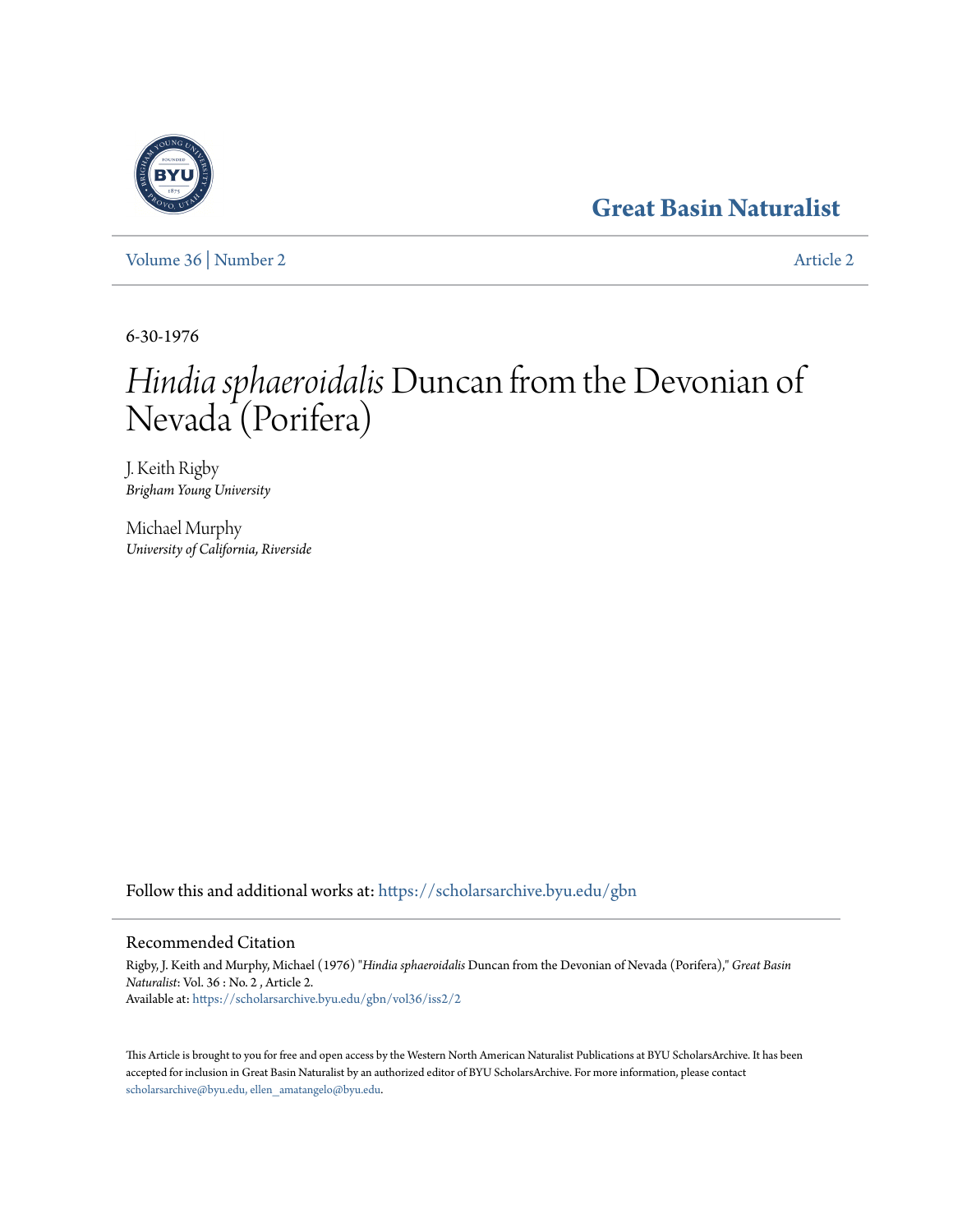#### HINDIA SPHAEROIDALIS DUNCAN FROM THE DEVONIAN 0¥ NEVADA (PORIFERA)

#### J. Keith Rigby<sup>1</sup> and Michael Murphy<sup>2</sup>

ABSTRACT.— The small, spherical, lithistid sponge, *Hindia sphaeroidalis* Duncan, 1879, is reported from the Devonian and Silurian of the Great Basin for the first time. Devonian specimens came<br>from the Emsian Bartine Member of the McColley Formation from near Roberts Creek. Roberts Mountains, and from the Eifelian part of the Nevada Group near Bishops Creek, north of Wells,<br>Nevada. The Silurian occurrence, questioned because of poor preservation, is from the Laketown Dolomite, on Tunnel Spring Mountain in western Millard Countj% Utah.

Hindia sphaeroidalis was described and named by Duncan (1879:91) for spec imens collected from Lower Devonian rocks in New Brunswick. Since that time, the genus has been recognized in rocks as old as Ordovician and as ^oung as Devonian, and the sponge is geographically widespread. To date, however, the spherical sponge has not been reported widely in western North America, and to our knowledge these are the first published records of Hindia sphaeroidalis Duncan in Lower and Middle Devonian and in Silurian rocks of the Great Basin.

#### **OCCURRENCE**

Specimens of *Hindia* occur with some commonness in the limestone and dolo mite of the upper part of the Bartine Member of the McColley Canyon For mation in the Roberts Creek Mountains, northwest of Eureka, Nevada (Fig. 1). Some of these specimens are preserved as chert in siliceous limestone beds, and others are preserved as relatively coarse textured calcareous replacements. Sponges occur with moderately common rugose corals, brachiopods, and a broad variety of bryozoans.

The McColley Canyon Formation was initially differentiated as <sup>a</sup> member of the Nevada Formation in the Sulphur Springs and Pinvon Ranges by Carlisle et al. (1957:2181-2182) and equated to the Bea con Peak dolomite member of the Nevada Formation as exposed in the Eureka District and described by Nolan, Merriam. and Williams (1956:41-42). Johnson (1962: 544j raised the various members of the Nevada Formation, as proposed by Carlisle et al., to formation rank within the Nevada Group. Gronberg  $(1967)$  subdivided the McColley Formation into members in the Lone Mountain and Table Mountain areas, west of Eureka, and extended his nomenclature into the Roberts Mountains area. Murphy and Cironberg (1970) formally published the member nomenclature, with the type sections of the Kobeh, Bartine, and Coils Creek Members established at Lone Mountain, west of Eureka. The Emsian Bartine Member contains the Eurekaspirifer pinyonensis fauna and is the most abundantly fossiliferous part of the Mc-Colley Canyon Formation. It is in this somewhat recessive argillaceous limestone that Hindia occurs in the Roberts Creek area of the Roberts Mountains.

A second collection of Hindia sphaeroidalis was made from Devonian limestone in the Metropolis-Bishop Canyon area 9 miles north of Wells, Nevada. These sponges were collected by W. L. Stokes of the University of Utah in 1951 and were kindly loaned to us for study.

Brachiopods associated with the sponges north of Wells. Nevada, were identified by J. G. Johnson, (letter to Stokes, 3 March 1967) and include: Vallomyonia devonica (Walcott), Schizophoria sp., indet. hynchonellid sp., Cassidirostrum sp., Anatrypa sp., Spinatrypa (Invertrypa) sp., Warrenella kirki (Merriam), Echinocoelia cf. denayensis Johnson, and Leptathyris sp. These brachiopods are indicative of the Leptathyris circula or  $W$ arrenella kirki zones of the Eifelian Middle Devonian part of the Nevada Group in central Nevada.

In the Roberts Mountains and at Lone Monntain in central Nevada where these brachiopods are best known (Johnson 1966), Eifelian faunas first occur in the

<sup>&#</sup>x27;Department of Geology, Brigham Young University, Provo, Utah 84602.<br>"Department of Earth Science, University of California—Riverside, Riverside, California. -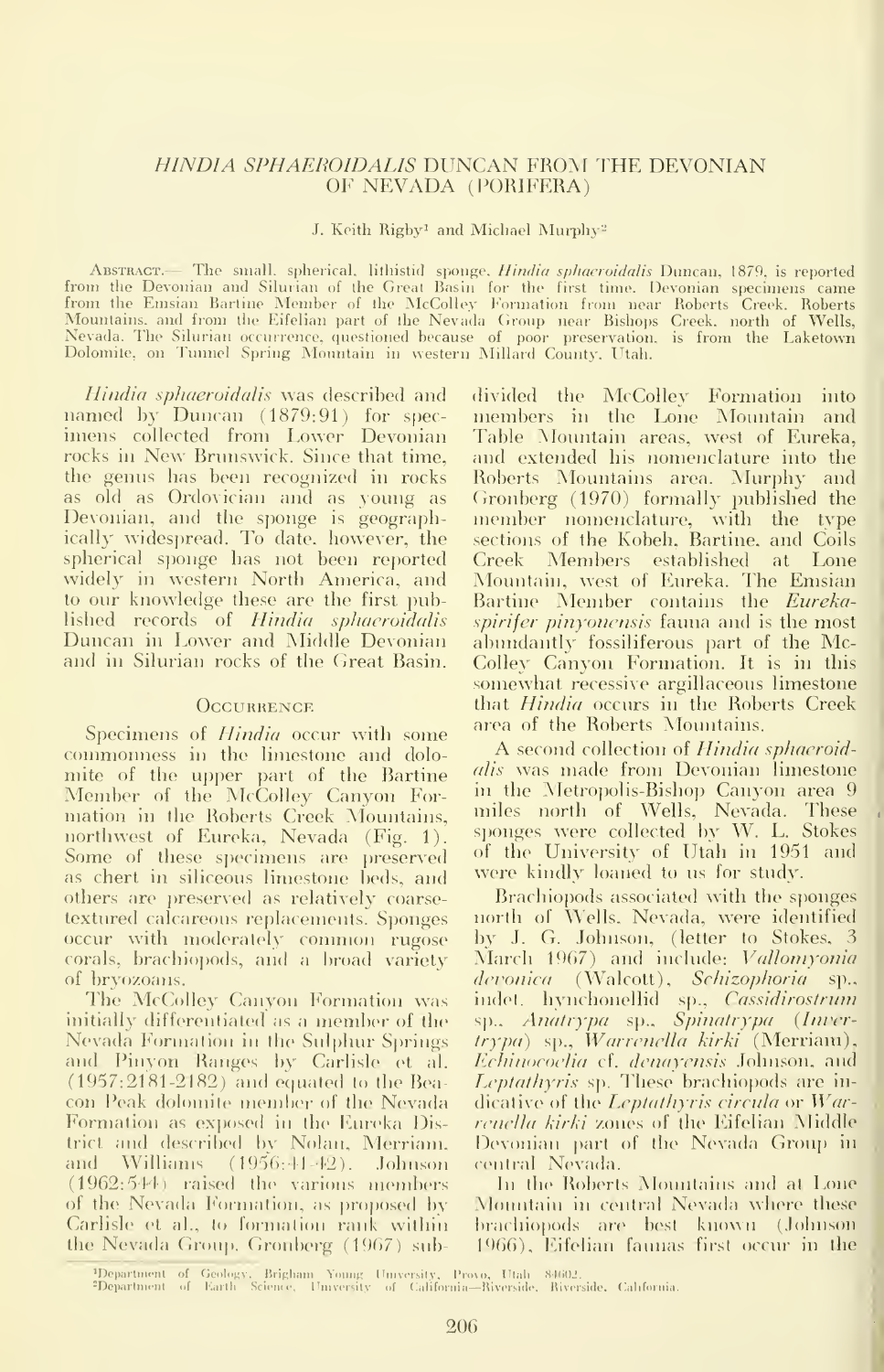

Fig. 1. Index map to localities where specimens of Hindia sphaeroidalis Duncan have been col lected in northern and central Nevada. On the inset map locality 1 is near Bishops Canyon, north of Wells. Nevada. Locality 2, in the inset map. isin the Roberts Mountain area and is also shown on the enlarged map of the Roberts Creek area. Sponges from near Wells came from the lower part of the Middle Devonian and those from the Roberts Creek area from the upper part of the Lower Devonian.

lower part of the Denay Limestone or its equivalents which overlie the McColley Canvon Formation. Eifelian age beds are to be expected in the lower part of the Simonson Dolomite of eastern Nevada and western Utah.

In addition to the fossils from central and northeastern Nevada, a single spec imen of Hindia. presumably Hindia sphaeroidalis Duncan, was collected from

what is considered to be Upper Silurian upper Laketown Formation in the Tunnel Springs Mountain area, near Tunnel Springs, in western Millard County, Utah. This single specimen is poorly preserved so that only the straight radiating canals are clearly shown. The spicule structures have been masked by recrystallization and dolomization. In canal size and overall dimensions, however, it appears similar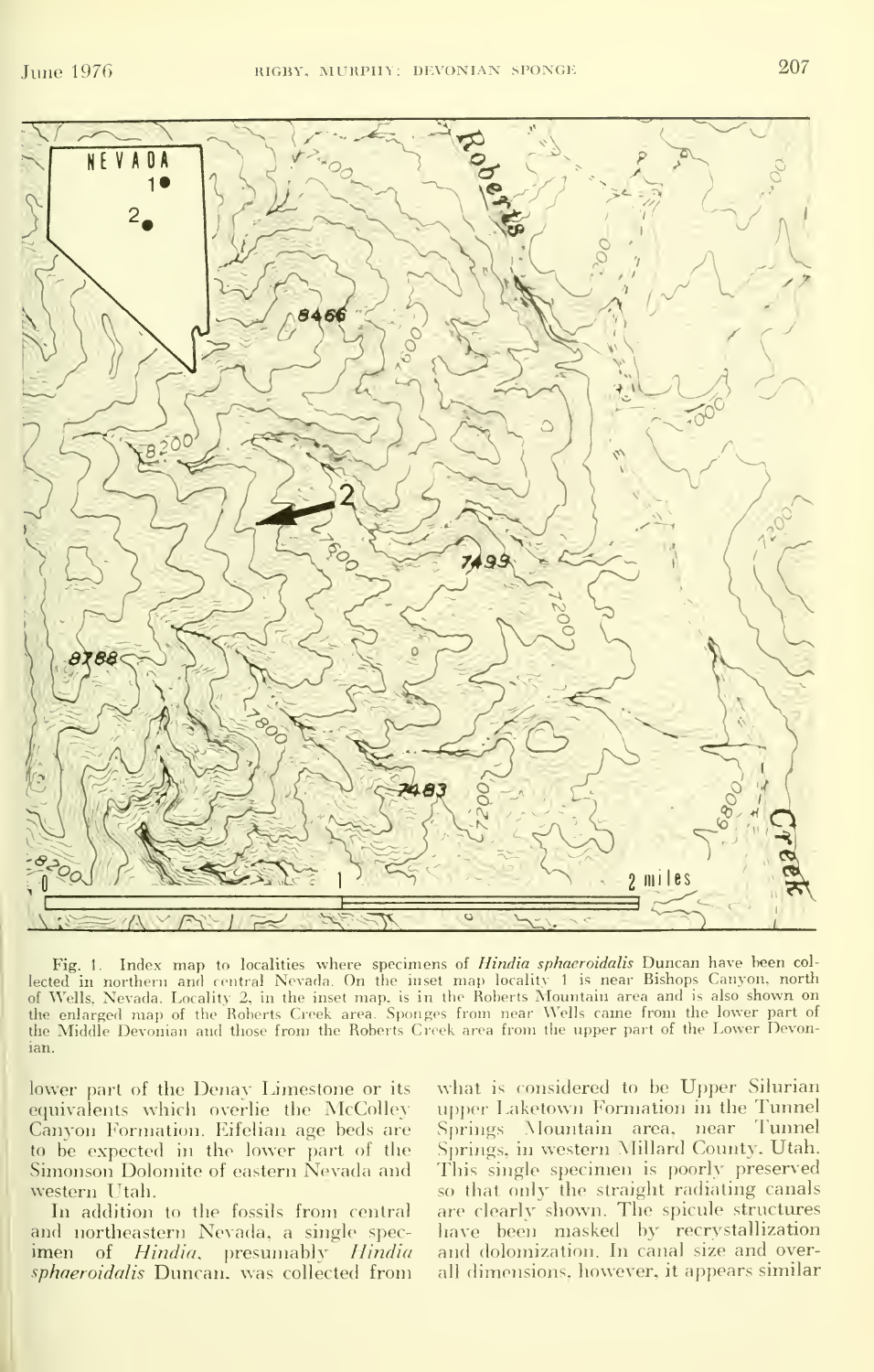to the Nevada Devonian material. This single specimen was collected by George Young, in 1970, as a float specimen on the slope of the formation.

#### Nevada Material

The Nevada specimens of the species are all nearly spherical and have the characteristic radiating canal pattern and spicule structure of the genus. Sponges in the collections range from <sup>12</sup> to <sup>27</sup> mm in diameter. In general they have weathered into relief and show^ the canal-pocked exterior, well known from other localities. In some specimens there is an inversion of the original morphology, for now the canals stand as the high points and the skeletal net is weathered into reticulate depressions. Lowest points on the exterior are triangular depressions which mark the position of the tricranoclone spicules. In these specimens, the net is commonly calcified and the matrix is now silicified.

The nearly straight radiating canals, which are well defined by stacked spicule series, appear to be of two sizes on the exterior and in the outer part of the interior of the sponge. The relative size differ ences are not apparent in the interior of the sponges. The smaller canals are ap proximately 0.2 to 0.25 mm in diameter at the exterior of <sup>a</sup> sponge <sup>16</sup> mm in diameter and gradually decrease in size toward the center of the sponge. The larger canals range from 0.3 to 0.5 mm in diameter on the exterior and decrease uniformly in diameter toward the center of the sponge so that in the inner third of the sponge differences in canals are small and most are 0.1 to 0.2 mm in diameter.

Small canals, even at the exterior, are outlined by 6 stacked series of spicules. These series are arranged in alter nating fashion so that only three spicules are evident at any surface tangential to  $-I$ the sponge exterior. The larger canals at the exterior may have up to 18 stacked series surrounding the radiating canals, and in some of these the shape of individual spicules may be altered by abortion of one ray or by changes in lengths of the rays.

Spicules are moderately well preserved in some of the specimens and are typical tricranoclones, in which three sweepingly curved rays, the cladomes, are directed proximally and the fourth, the brachyome. is directed distally. The entire skeletal net appears like stacked series of distally gradually enlarging three-legged stools, placed so that the proximal rays of one level articulate with the center of the stool (the distal ray or brachyome) of the immediately interior or lower level. The spicule pattern for the genus has been  $\equiv$ well described and illustrated b^ Rauff (1894:335, pis. 15-17).

Tricranociones of the Nevada specimens are characteristic of the sponge. Details of sculpture of particularly the normally nodose dorsal surface of each of the proximal rays is obscured by the two- or threegeneration replacement preservation of the spicules. Separation of the rays of joining spicules is also difficult because of the preservation, which in most specimens is one of ghosts in chert or of variations in crystallinity in calcareous ones.

In the interior of the sponges, rays are u]) to 0.05 mm long from the spicule center to the flared ray termination. Some of these rays have maxinuun diameters of 0.03 mm, where they are thickest near their common origin but thin to less than 0.02 mm before flaring to meet the next interior series of spicules.

Localities.— Sponges from the Roberts Mountains were collected from the Emsian Bartine Member of the McColley Canyon Formation from <sup>a</sup> locality 4800 feet N 82°W from hill 7499, at elevation approximately 7,980 feet, in the east central part of Sec. 8, T. 22 N, R. 50 E, (unsurveyed) on the ridge between trib utaries to Roberts Creek, northwest of the mouth of the canyon, on the Roberts Oeek Mountain quadrangle. Eureka County, Nevada. The collections were made by Michael Murphy.

The other collections of Devonian Hindia came from Eifelian limestone ex posed in the first canyon north of Bishops Canyon, approximately 2 miles and 2.5 miles northeast of Metropolis, and approximately 9 or 10 miles north of Wells, Nevada. The old site of Metropolis is shown on the Wells, Nevada  $1:250,000$ quadrangle sheet as approximately  $\pm$ miles west of where the road to Antelope Peak area crosses Bishops Creek, but the new location is nc^ar the crossing. The sponge localities occur in the central part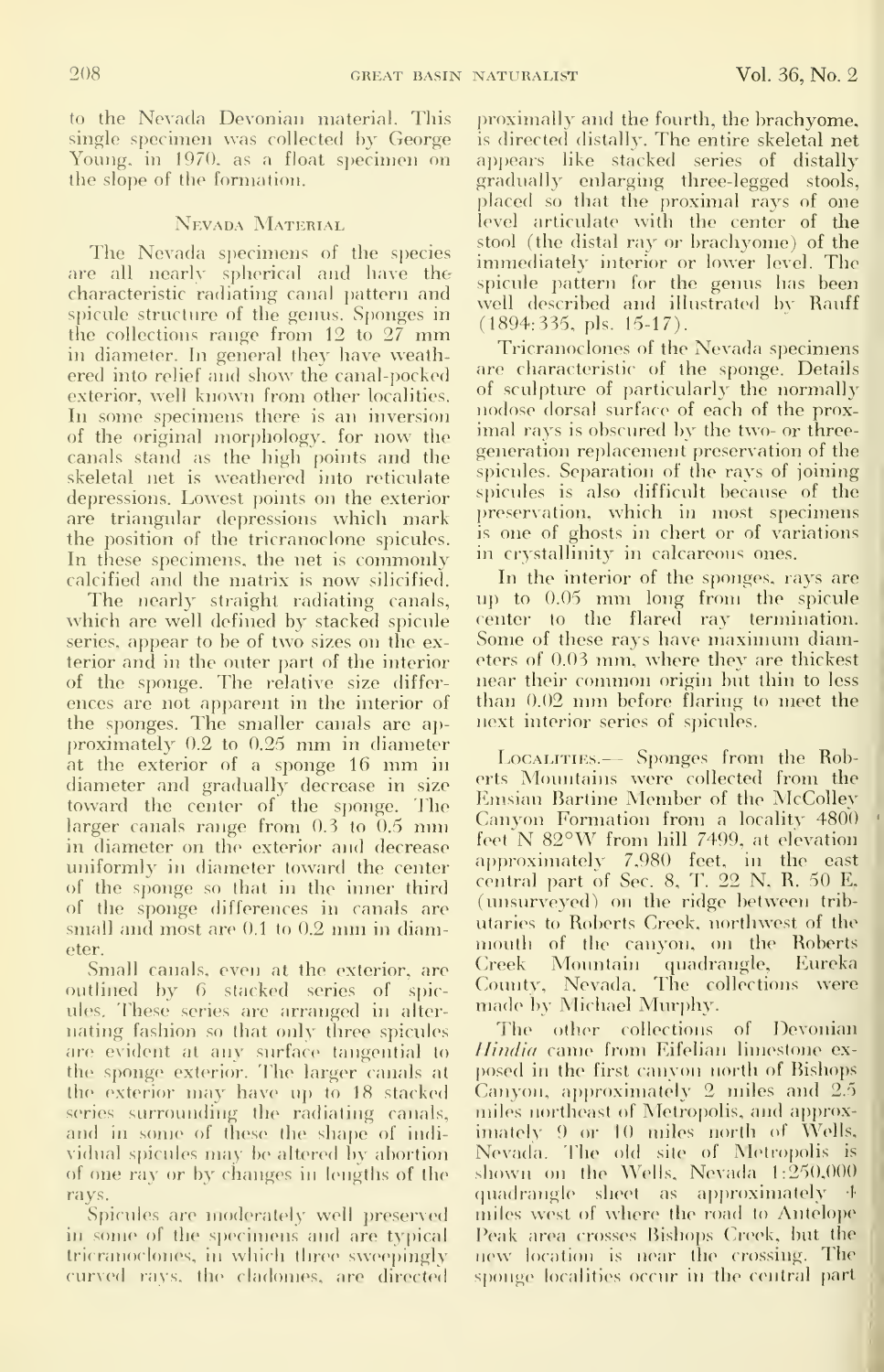

Fig. 2. *Hindia sphaeroidalis* from the Devonian of Nevada: (1) Hand specimen including three<br>complete specimens of *Hindia sphaeroidalis* Duncan from the Emsian Bartine Member, locality 2. The spherical sponges are in a siliceous limestone; natural size, BYU 1377. (2) Photomicrograph<br>of poorly preserved spicules of *Hindia sphaeroidalis* Duncan, as seen on a polished surface. The spicules are preserved as three-dimensional calcified ghosts in milky, translucent chalcedony; X40, BYU<br>1378. (3) Photomicrograph approximately through the center of a spherical *Hindia sphaeroidalis*<br>Duncan, showing spicule t are shown in transverse section in the central area but in diagonal section around the periphery;<br>X10, BYU 1378.